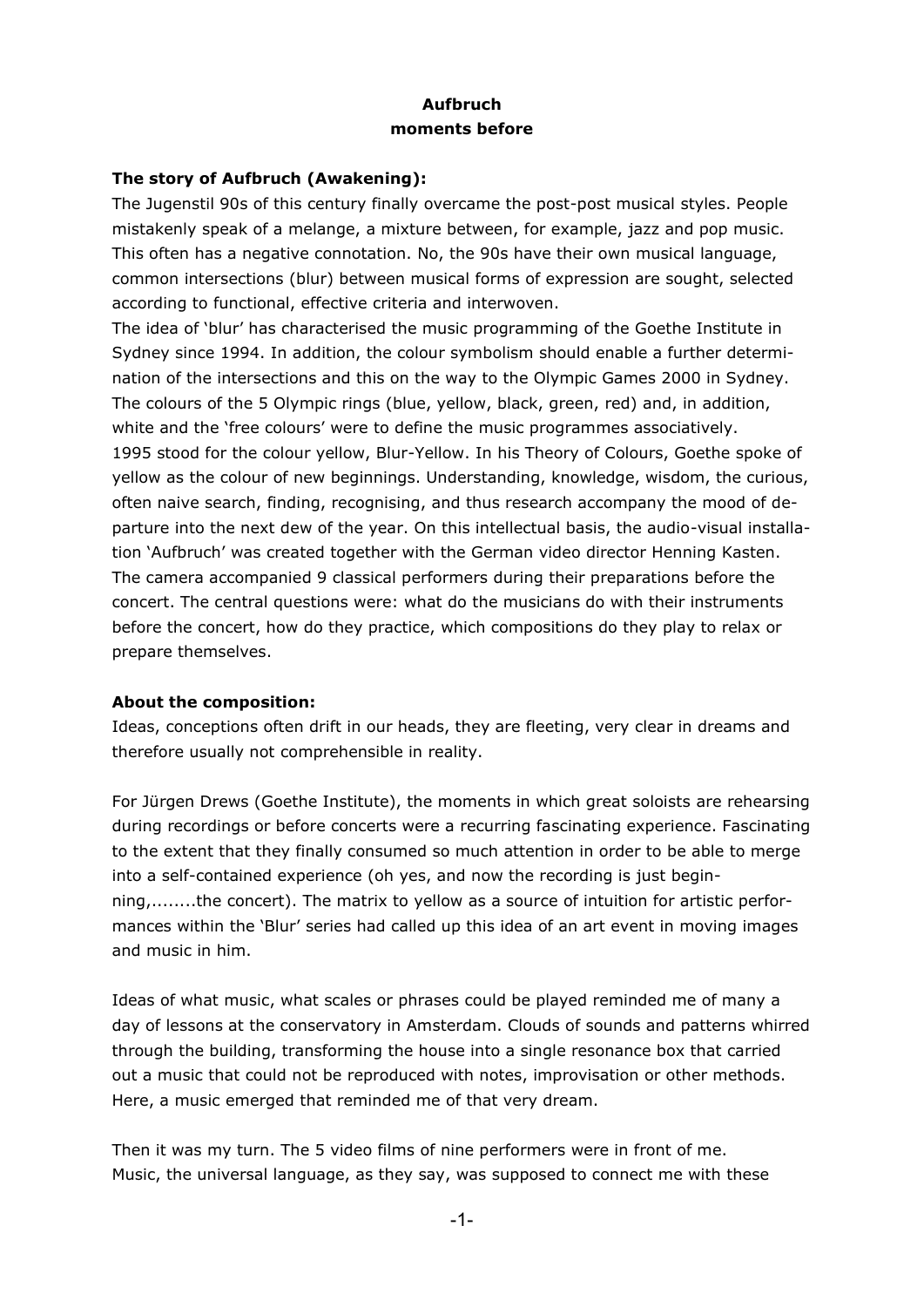musicians, was supposed to provide me with the means to form an 'awakening' semantics from the nine individual worlds. The language of 'before' was to emerge. And I must say that the musicians made it easy for me. Often I listened spellbound to the beautiful sounds and melodies and forgot that I was not only the one who was marvelling, but also the composer who had to make these islands of sound flow. But flowing alone was not enough. Nine musicians were to make music together, not forgetting the quality that distinguishes the individual artist as personality and soloist, and this with a feeling and recognition as if the interpreters had known for a long time how the common music of the 'awakening' should sound, as if they had met for a special concert that everyone had been waiting for. The listener was I myself, the inner ear the baton.

I watched the video film. The tension, the loosening up before the concert, the immersion in one's own musical four walls, withdrawal and individual allowance of explosive musical canons. Discipline, the perpetual repetition of certain phrases and letting oneself fall into memories. Hadn't one already played the same scale 20 years ago, trained the fingers certain distances? Conditioning meant creating one's own musical sound library. Setting out was the key to hearing the mental agents, even better to being able to play them again. In the restlessness of the 'before' there was thus a tense expectation that had to be captured compositionally.

I don't want to go into the tiresome subject of how far melody fragments of a Gershwin or sound 'towers' of Chopin are torn away from originality, since they are used in a different context and thus function within my composition like acoustic commodities. Recognizable vectors, I mean, that hint at structural and sensual content, catalysts that enable compositional arcs of tension and, of course, also point to the musically mundane, the work thus that must be played anew every evening. As an addition, here's another thought: to what extent the content of the work has already been taken from the composer anyway through interpretation and further market blurring, to what extent electronic sound exploitation and internet wiring mean that there are no limits to the purpose of a work. And that is a good thing in the Blur era.

Rather, the compositional work on Aufbruch was for me a perpetual attempt to remain naïve, i.e. not only not to allow any of my own experiential values - a yes, I don't like this melody, or the listening pattern is familiar after all - as far as possible, but this process also allowed me to perceive other qualities that the performers formulated to fullness precisely in the moments in which they moved unobserved, casually, often also unconsciously. They were listening to a melody that came from within, from themselves, that one did not easily carry to the outside, because it was so intimate and so precious and fragile. Naively, I said, because I too was listening to myself and wanted to set off for new musical shores.

## **Awakening of the media.**

At the beginning of the seventies, I can remember lectures by Professor Denker, who could only formulate his philosophical thoughts on synaesthesia on the basis of a